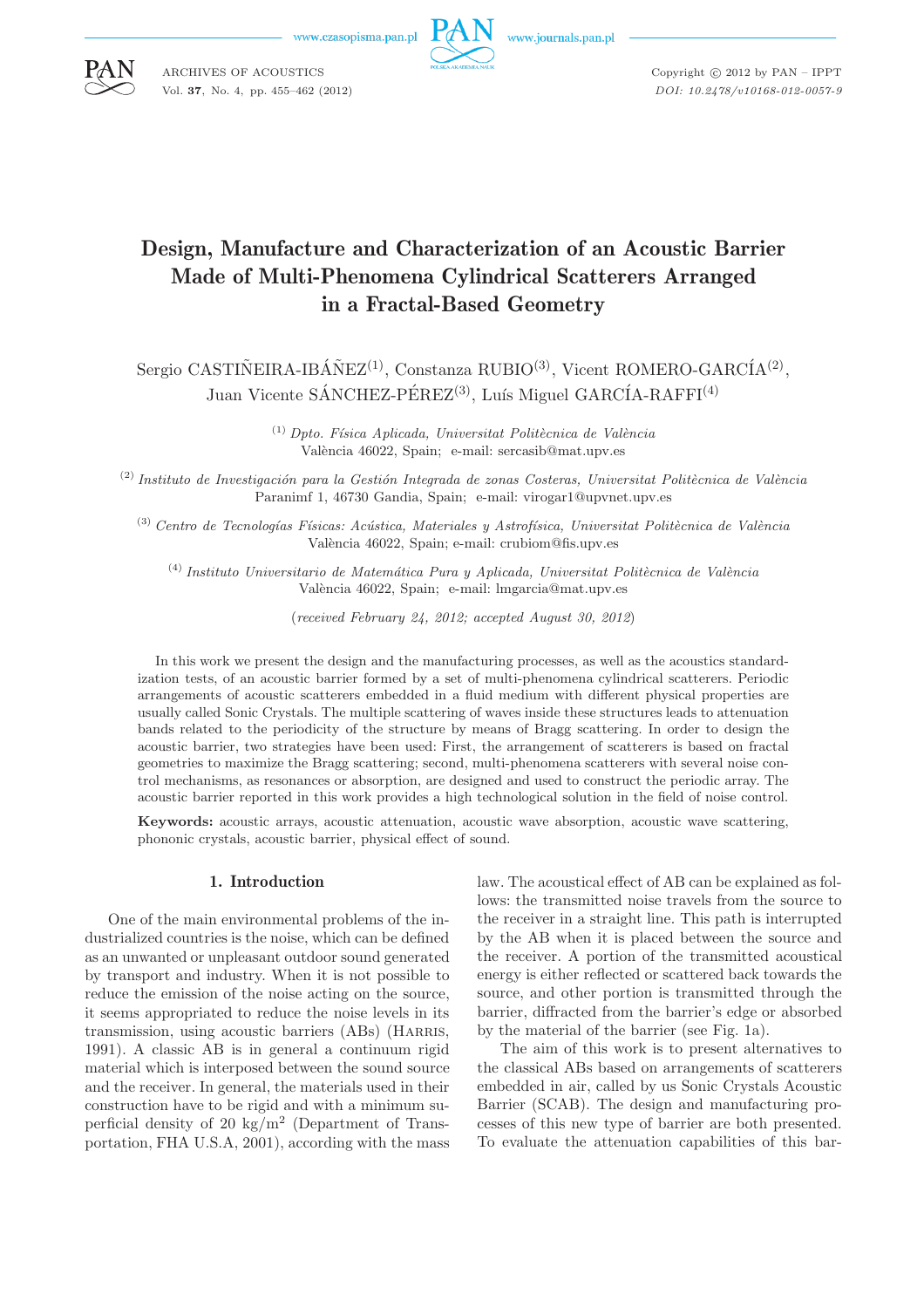

Fig. 1. a) Acoustical performance of an AB, b) example of a SCAB.

rier, we have first compared the numerical results with those obtained for a classical AB with the same size using the Maekawa's method. Moreover, we have applied to our barrier the acoustical standardization tests that determine the level of protection against noise of traditional ABs. It is worth noting that these tests are designed for AB and only evaluates the effect of the mass law, therefore it does not seem to be appropriated to our barrier due to the fact that other attenuation phenomena are introduced. However, this standardization process is the only one available in the European Standards to evaluate ABs. The results shown in this work are quite promising.

The work is organized as follows: In Sec. 2 we explain the transmission properties of SCs, and summarize the recent advances in the field considered in the design of the new type of barrier. Its design and the numerical results obtained for the barrier are presented in Sec. 3. Section 4 shows both its acoustical and constructive characteristics, including the experimental results used in the process. The acoustic standardization for traffic noise of the constructed prototype is developed in Sec. 5. Finally, Sec. 6 summarizes the main results of the work.

### 2. Sonic Crystals as acoustic barriers

SC can be defined as a heterogeneous medium consisting of a periodic array of acoustic scatterers embedded in air (Martinez-Sala *et al*., 1995). These systems present an interesting property that allows their use as ABs: the existence of ranges of frequencies in which the sound is not transmitted through the crystal. These ranges are called band gaps (BG),

and the underlying physical mechanism is the destructive Bragg interference due to a Multiple Scattering (MS) process (Chen, Ye, 2001), related to the periodicity of the system. One of the first examples of SC is given by a minimalist sculpture made of steel cylinders in air (Martinez-Sala *et al*., 1995), which experimentally showed the existence of BG. Both the position and the size of these BG depend on several factors (Kushwaha, 1997) as: (i) the spatial distribution of the scatterers, (ii) the separation between the scatterers, (iii) the densities and the contrast of propagation velocities between the air and the scatterers, and (iv) the number of scatterers per unit area. The existence of the BG allows the use of SC as ABs. In this sense, SANCHEZ-P $\acute{E}$ REZ *et al.* (2002) designed and constructed the first SCAB. The devices designed in this way, i.e. being the existence of Bragg interferences the unique attenuation mechanism, can be named as first generation SCABs (see Fig. 1b).

However, the existence of Bragg reflections as the unique mechanism to avoid the transmission of waves is not sufficient to ensure a good performance of an SCAB. In this sense, an improvement of the size of the attenuation band and the addition of more attenuation mechanisms in the designed devices seem necessary. Two research lines have been developed to increase the acoustical performance of SCABs: (i) add new noise control mechanisms such as absorption and resonance in the design of the scatterers and (ii) maximize the size of the attenuation band designing new arrangements of scatterers.

Concerning the design of scatterers, several works have been developed. Umnova *et al*. (2006) proposed cylindrical scatterers consisting of a rigid core surrounded by porous absorbent material, in such a way the noise control mechanisms used are the existence of BG and absorption. Another proposed design is based on the use of rigid materials that present resonant properties (Movchan, Guenneau, 2004; Hu, Chan, 2005). In these scatterers the position in frequency of the resonance peaks can be modulated by varying the geometrical characteristics of the resonators. Here the mechanisms involved are the existence of BG and resonance. A more advanced design of multiphenomena scatterers is based on the use of elastic scatterers in which two resonance peaks appear due to different physical phenomena (ROMERO-GARCÍA *et al.*, 2011b). In this case, the position of the resonance peaks can be modulated within a certain range of frequencies by changing the geometry of the resonator and/or the material that forms the scatterer. One of the most advanced designs has been presented by ROMERO-GARCÍA *et al.* (2011a) who proposed multiphenomena scatterers with three noise control mechanisms involved: BG, absorption and resonance. These scatterers are composed by a rigid core that forms a resonance cavity and an absorbent layer covering the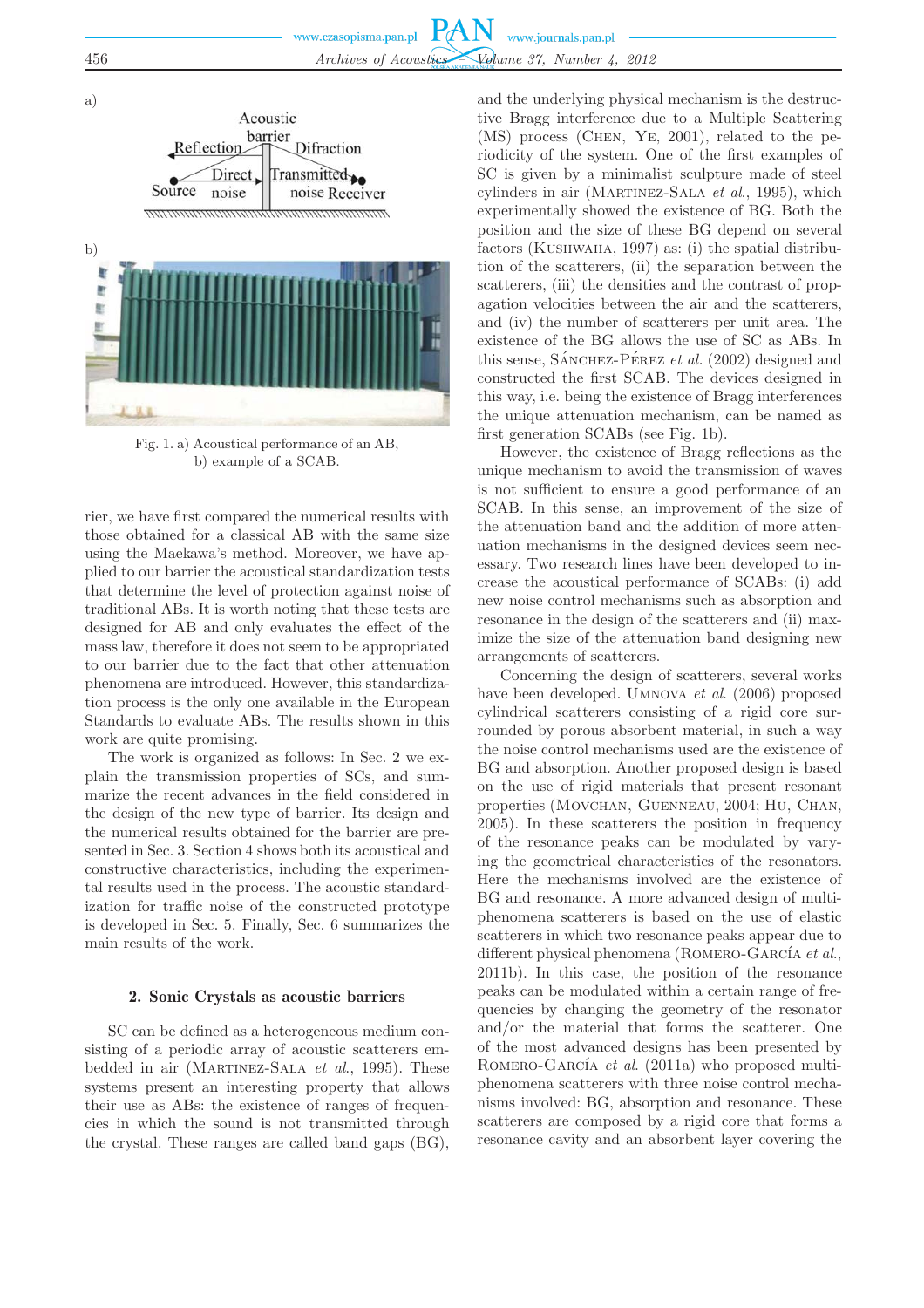core. This design is considered here both to design and to construct our barrier.

The second research line followed to increase the acoustical performance of SCAB is to maximize the size of the attenuation band. Several procedures have been followed, such as optimization algorithms (ROMERO-GARCÍA *et al.*, 2009) and the redistribution of the elements of the SC based on fractal geometries (MANDELBROT, 1983). Here, an arrangement of scatterers based on the Sierpinski triangle (CASTIÑEIRA-IBANEZ *et al.*, 2010) has been used instead of the classical crystalline arrangements used until now. The use of this arrangement allows increasing the attenuation band, since fractal distribution embeds several periodicities, and therefore the resulting attenuation band is the sum of Bragg peaks of each one of these periodicities.

The SCABs which include some other attenuation mechanisms in addition to the existence of an attenuation band due to the Bragg reflections, are called by us second generation SCABs. The most important feature in their implementation consists of the possibilities offered to reduce the noise at several ranges of frequencies using different noise control mechanisms. On one hand, the position of the peaks of attenuation due to the existence of BG depends basically on some geometrical aspects of the SCAB. On the other hand, the position of the resonance peaks depends on the geometry of the resonator. Finally the acoustic attenuation due to the absorption level depends on the volume of absorbent material used. It has been shown (ROMERO-GARCÍA *et al.*, 2011b) that the effects of noise control mechanisms involved overlap constructively, increasing the overall capacity of the acoustic attenuation over a wide range of frequencies. This procedure provides a high technological procedure in the design of SCABs, because these devices can be developed in such a way one can choose the ranges of desired attenuated frequencies.

Thus, taking advantage of the research done, we have designed a new prototype of AB based on SC that maximize the Bragg reflections in order to increase attenuation band using arrangements based on fractal geometries, and also includes other attenuation mechanisms in addition. The barriers designed in this way are called by us Fractal-based Sonic Crystal Acoustic Barriers (FSCAB).

# 3. Theoretical design of second generation SC acoustic barriers using fractal arrangements

Finite Elements Method (FEM) has been used to design the FSCAB by means of COMSOL Multiphysics 3.5. Due to the several physical mechanisms involved and the geometrical shape of scatterers, this numerical procedure is a good theoretical tool to design this

kind of ABs. Using FEM and considering temporal harmonic dependence we have to solve the propagation of sound described by the equation:

$$
\frac{1}{\rho c^2} \frac{\partial^2 p}{\partial t^2} = \nabla \left( \frac{1}{\rho} \nabla p \right). \tag{1}
$$

For the FEM calculations a point source has been considered. The solution domain has been discretized using  $8.1 \times 10^5$  elements.

To simulate the characteristics of our problem, we have considered that no waves are reflected from infinity, i.e. the wave propagation is performed in free space conditions (unbounded acoustic domain). This assumption is known as the Sommerfeld condition. Solving these kinds of problems using FEM is only possible by applying some artificial boundaries in the numerical domain. We have used here the perfectly matched layers (PML). This method was presented by Berenger (1994) and is useful to emulate the Sommerfeld condition in the numerical solution of scattering and wave radiation problems. Basically, the PML method consists of a coordinate transformation (Liu, 1999). This transformation is a scaling to complex coordinates so that the new medium becomes selectively dissipative in the direction perpendicular to the interface between the PML and the physical domain.

Although the external boundary of the PML produces artificial reflections in practice because the PML have to be truncated at a finite distance of the domain of interest, under the theoretical point of view these reflections have minor importance due to the exponential decay of the acoustic waves inside the PML. As an example, it has been proven that, for Helmholtztype scattering problems, the approximate solution obtained using the PML method exponentially converges to the exact solution in the computational domain as the thickness of the layer goes to infinity (Lassas, SOMERSALO, 1998).

Using FEM we have designed a FSCAB which main characteristics, both acoustic and geometric, can be seen in Fig. 2. FSCAB is formed by three types of scatterers. On one hand, multi-phenomena scatterers which section is shown in Fig. 2a. These scatterers are formed by a resonant cavity wrapped by rock wool as absorbent material. Thus, the attenuation mechanisms involved are resonance and absorption. Two different diameters are designed in order to induce two resonance peaks. On the other hand, simple scatterers formed only by rigid materials whose mission is the reinforcement of the Bragg reflections by multiple scattering are designed. Also, to maximize the Bragg mechanism the scatterers are arranged following a pattern based on fractal geometries, specifically the Sierpinski triangle, as one can see in the inset of Fig. 2b. An example of the attenuation performance of the proposed FSCAB can be seen in the numerical simulation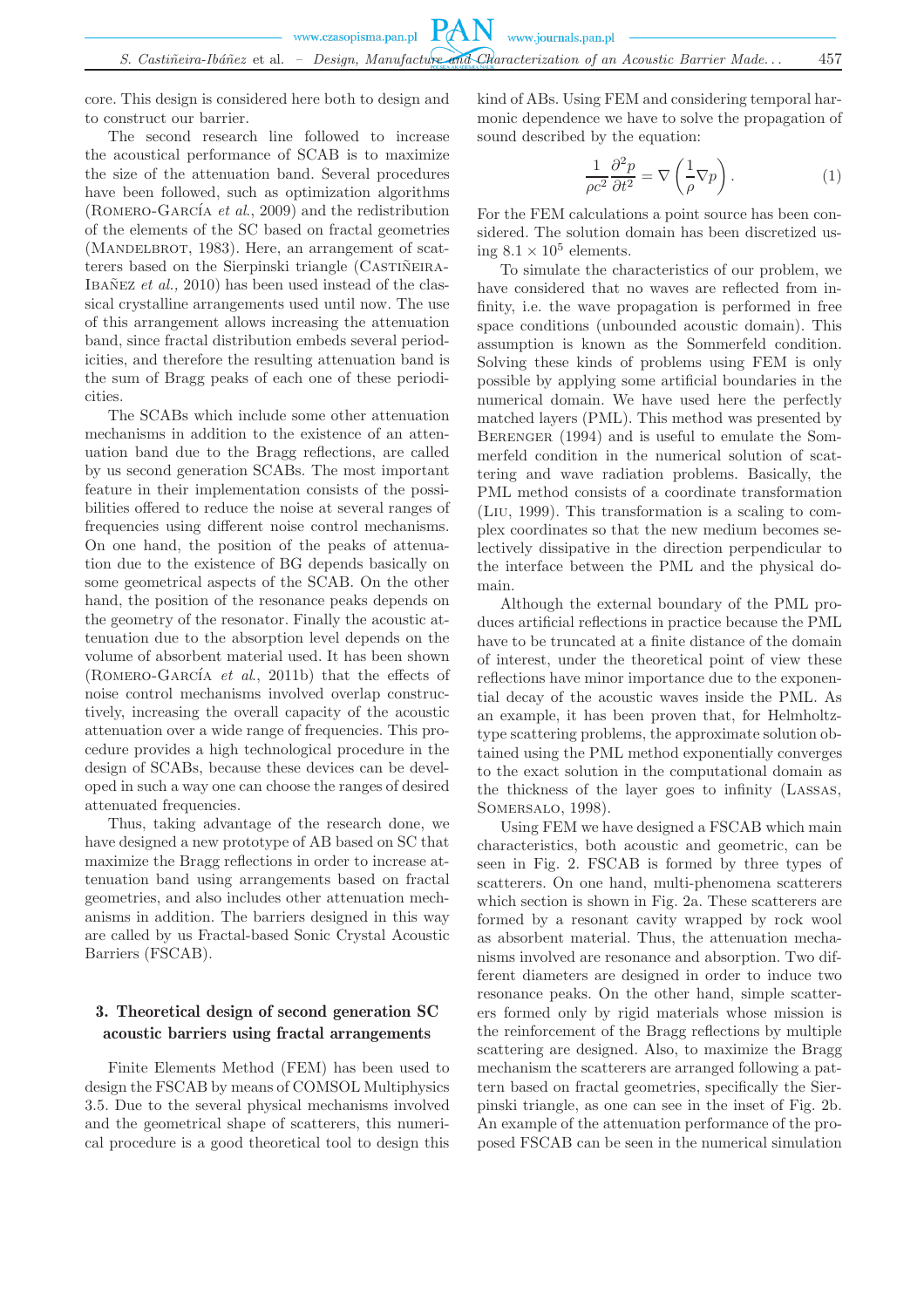

Fig. 2. a) Transversal view of the designed scatterer; b) attenuation spectrum of the FSCAB simulated by means of FEM. One can see the comparison for the case of a classical AB with the same size of the FSCAB calculated using the Maekawa's method. The inset shows a transversal cut of the FSCAB proposed where one can see the fractal arrangement used and the position of each one of the three types of the scatterers designed.

of the Fig. 2b. Throughout this work we have used the Insertion Loss (IL) as the index to determine the attenuation properties of the ABs. It can be defined as the difference between the sound level recorded in the same point with and without the sample, and is given by:

$$
IL = 20 \log_{10} \frac{|P_{\text{direct}}|}{|P_{\text{interferred}}|}.
$$
 (2)

In Fig. 2b one can observe the existence of several attenuation peaks due to the different considered mechanisms. Thus, the attenuation peaks (1) and (2) below 500 Hz are due to the two resonances corresponding to the two different sizes of the multi-physical scatterers that contain a resonance cavity. Note that the peak located at 310 Hz is more intense than the other located at 220 Hz due to the number of scatterers that produce this resonance is double (see the inset of Fig. 2b). The attenuation peaks (3) and (4) correspond to the MS effect due to the periodicity of the array. Finally, the threshold of attenuation that appears from 500 Hz corresponds to the effect of the absorbent. To check the acoustic response of the designed FSCAB, we have included in Fig. 2b the theoretical attenuation level for a classical AB with the same size of the FSCAB using the Maekawa's method (Maekawa, 1968). A higher level in the acoustic attenuation can be seen in the case of FSCAB in most of the analyzed range of frequencies.

# 4. Construction of the device and materials

We have constructed the proposed FSCAB following the design shown in the inset of Fig. 2b. The construction of the prototype to standardize its acoustical response has been carried out taking into account the appropriate choice, under the acoustical point of view, of the materials that form the scatterers. These scatterers can be classified in two categories, depending on its acoustic response.

Simple scatterers: The role of these elements is to increase the MS phenomenon. The chosen material is iron because it presents the appropriate reflecting properties to participate in the MS process throughout the fractal geometry of the arrangement used. For the designed device, 252 cylinders with 3 m height are used (1.5 mm wall thickness) with two external diameters:  $0.15 \text{ m}$  (126 cylinders) and  $0.30 \text{ m}$  (126 cylinders).

Multi-phenomena scatterers: These scatterers are bigger than the exposed above and they have two roles: constructively they have to act as structural elements, and acoustically they have to introduce the selected noise control mechanisms: resonance, absorption and MS. In order to comply with these premises, the scatterers are formed of three parts: core, cover and perforated sheet. The core is an iron cylinder with a slot  $(L = 20$  mm) along its entire length  $(3 \text{ m})$ . It serves as the structural support of the scatterers. Acoustically, its interior acts as an acoustic resonant cavity and its exterior contribute to the MS phenomenon. 14 cylinders with external diameter 165 mm and 4.85 mm thickness; and 28 with external diameter 114, 3 mm and 4.5 mm thickness are used for the designed device. These geometrical characteristics lead to two cavity dimensions, so two resonance peaks appear at 220 Hz and 310 Hz. Next part is the cover, formed of a rock wool layer ( $\rho = 100 \text{ kg/m}^3$  and 40 mm thickness) which covers the core. It has a double function: acoustically introduces the mechanism of the absorption increasing the attenuation produced by the device and, constructively, it protects the core of the deterioration due to outdoor conditions. Last part is an iron perforated plate (1 mm thickness and perforations of 5 mm of diameter) that contributes to protect the rock wool having a minimum influence in the MS process.

To manufacture this device, an iron rectangular platform (3 mm thickness) with size  $4.00 \times 0.76 \times$  $0.15 \text{ m}^3$ , has been fabricated to place the different scatterers. This platform consists of two sheets separated 0.20 m and tied by additional iron bars to prevent deformations due to the weight of the cylinders. Both sheets have different circular perforations (see Fig. 3a) where the cylinders must be installed, so that they cross both sheet in order to remain them in a vertical position (see Fig. 3b). The top of the different cylinders are joining by means of a few plates and strips of iron, as it can be seen in Fig. 3c.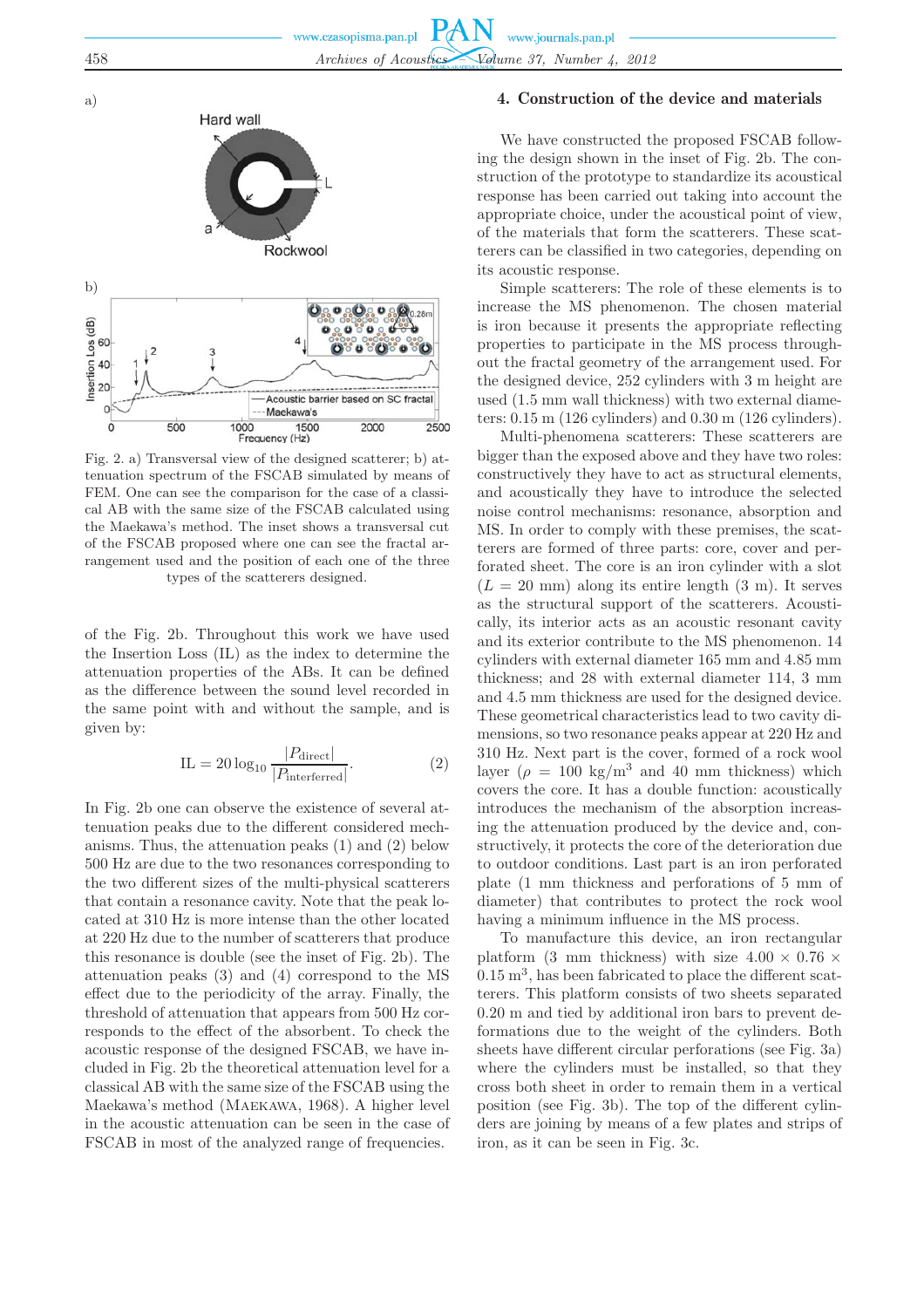

Fig. 3. Different details of the FSCAB used in the standardization process; a) placement of the scatterers in the fastening system; b) detail of the hard core of the cylinders used; c) constructive detail of the system showing the assembly among the top of the scatterers; d) IL spectra of the different materials and combinations that form the multi-phenomena scatterers obtained in anechoic chamber.

Figure 3d shows the acoustical response of the different elements that form the multi-phenomena scatterers. One can see that the perforated plate has not acoustical influence, acting only as a protective element of the scatterer. Also the acoustic performance of the core and the core plus the absorbent can be seen. Note in the inset the existence of the resonance peak of the core at 300 Hz and the change of the position in the resonance peak when the core plus the absorbent is considered. Note that the difference in the position of the resonance peak in both cases is due to the change in the length of the neck when the absorbent is added.

### 5. Acoustic standardization

Two tests have been carried out in order to characterize acoustically the designed FSCAB. Selected tests are used to characterize conventional ABs for traffic noise according to the European standard. In particular, the standards EN 1793: 1997 relative to road traffic noise reducing devices, test method for determining the acoustic performance: Part 1: Intrinsic characteristics of sound absorption (EN 1793-1: 1997), Part 2: Intrinsic characteristics of airborne sound insulation (EN 1793-2: 1997), and Part 3: Normalized traffic noise spectrum (EN 1793-3: 1997), are used to characterize our barrier. The first two standards define the performed test, related with the noise absorption and their behaviour with regard to the spread of airborne noise, while the third defines the normalized traffic noise spectrum, which is used as a reference to obtain a ranking of the barriers on the basis of their acoustic characteristics. The tests have been carried out in a laboratory approved for this type of testing. In the following we briefly develop these standards, as well as the results obtained by the FSCAB in each of the tests.

### *5.1. Test 1: Intrinsic characteristics of sound absorption: EN-1793-1:1997*

The aim of this test is to measure the acoustic absorption coefficient  $(\alpha_S)$  in a reverberation chamber and to evaluate the results according to the standards used. These are EN ISO 354:2004 (ISO, 2003), to determine the test procedure, and EN ISO 11654:1997 (ISO, 1997) to evaluate the results and to classify the performance of the barrier.

Standard 1793-1:1997 specifies the situation of the device (it must be located next to one of the walls of the reverberation chamber), and the method of fixation and assembly must be the same as it is used in practice. Pink noise is used throughout the test. Faced the device, five microphones have been placed at points P1, P2, P3, P4 and P5 (see Fig. 4a). Two omnidirectional sound sources are used throughout the measurements, placed in the positions S1 and S2, as one can see in the scheme showed in Fig. 4a.

The reverberation times as a function of the frequency are obtained for each third octave band in the range from 100 Hz to 5000 Hz. Then, the equivalent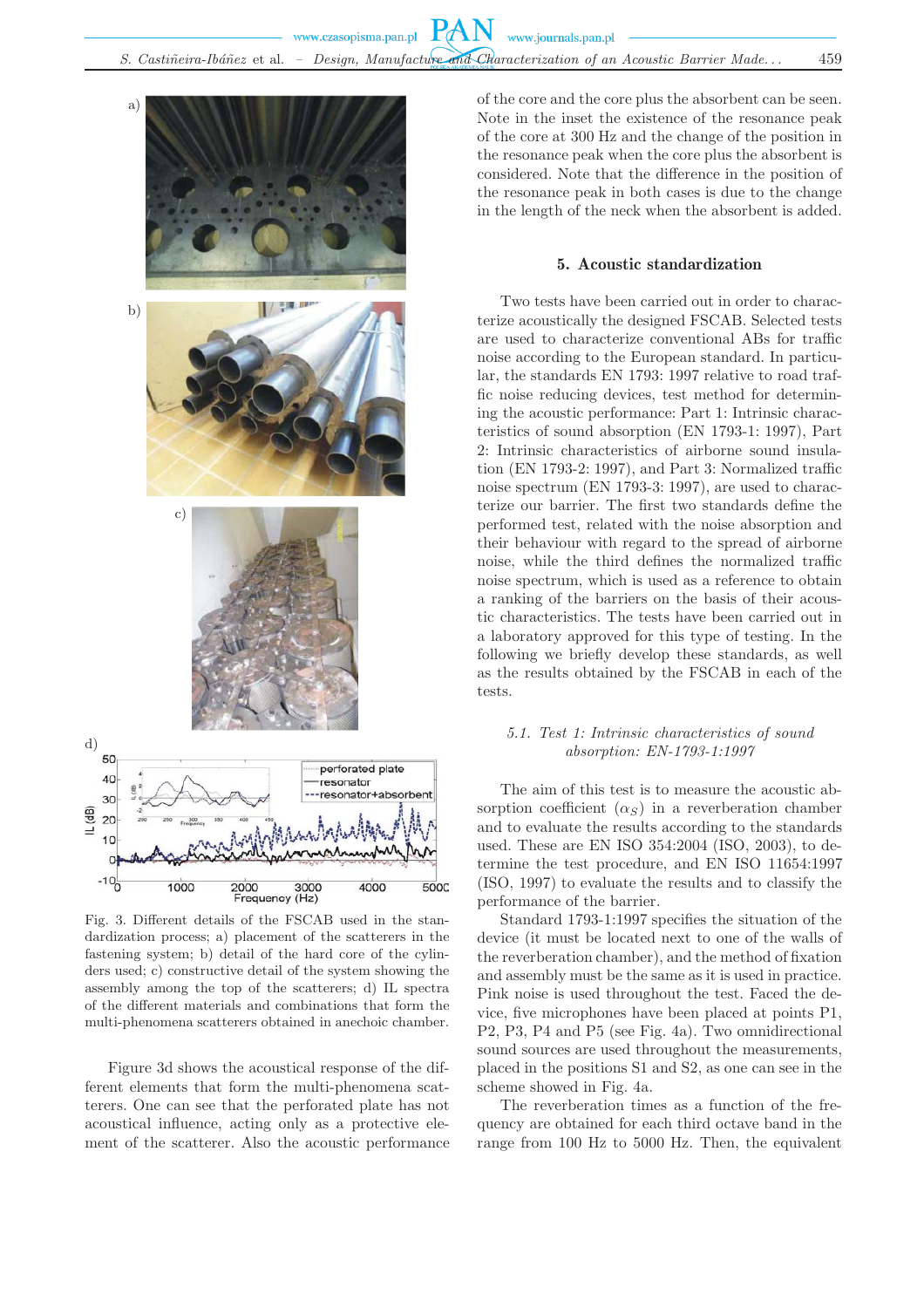

Fig. 4. a) Measurement points  $(P_1$  to  $P_5$ ) and sources position  $(S_1 \text{ and } S_2)$  scheme; b) variation of  $\alpha_S$  as a function of the frequency in octave bands. Noise barriers' classification, as a function of  $DL_{\alpha}$ , can be seen in the inset; c) details of the arrangements of microphones and sources and of the position of the sample in the reverberant chamber; d) detail of the FSCAB where one can observe the existence of the two types of scatterers: multi-phenomena (high diameter and perforated plate) and simple (low diameter).

absorption area  $(A_T)$  for each third octave band is calculated by using Sabine's equation:

$$
A_T = A_2 - A_1 = 55.3V \left(\frac{1}{c_2 T_2} - \frac{1}{c_1 T_1}\right) - 4V(m_2 - m_1),
$$
\n(3)

where  $c_i$  is the sound propagation velocities in air for the temperature  $t$ ;  $V$  is the volume of the empty reverberation chamber;  $T_i$  is the reverberation time of the chamber that varies with the frequency and  $m$  is the sound absorption coefficient for the reverberation chamber, calculated according to the standard ISO 9613-1 (ISO, 1993) taking into account the climatic conditions of the chamber during the measurements. Subindexes 1 and 2 correspond to the situation with and without the device, respectively.

According with the expression the sound absorption coefficient  $(\alpha_S)$  is then obtained:

$$
\alpha_S = A_T/S,\tag{4}
$$

where  $S$  is the surface of the barrier. This parameter also depends on the frequency.

In order to classify the barrier with regard to its acoustic absorption characteristics, the evaluation index of the acoustic absorption,  $DL_{\alpha}$ , must be calculated. Following the standard EN-1793-1:1998:

$$
DL_{\alpha} = -10 \log \left| 1 - \frac{\sum_{i=1}^{18} \alpha_{S_i} 10^{0.1 L_i}}{\sum_{i=1}^{18} 10^{0.1 L_i}} \right| \quad [\text{dB}], \quad (5)
$$

where  $L_i$  is the noise level for each third octave band of the normalized traffic noise spectrum (dB) given by the standard EN-1793-3 1997. In our case,  $DL_{\alpha} = 8$  dB, that corresponds to the A3 category. Figure 4b also shows the variation of  $\alpha_S$  as a function of the frequency and in the inset one can see the classification of the barriers under the absorption point of view, which appears in the standard used.

## *5.2. Test 2: Intrinsic characteristics of airborne sound insulation: EN 1793-2: 1997*

This test checks the intrinsic characteristics of the barrier relative to airborne sound insulation. Test procedures for these measurements are indicated in the standard EN 1793-2:1997, and the evaluation index of the airborne sound insulation  $DL_R$  (dB) is calculated according to the standard EN-ISO 10140:2011 (ISO, 2010). Measures are carried out in a transmission chamber, and the sample must be installed in the same way as it is used in practice. The AB analyzed is located in the middle of the chamber, dividing it in two parts. Some details of the experimental set up used are shown in Figs. 5a and 5b. In the emission chamber (one of the two parts of the chamber) a pressure sound level is generated so in the receiving chamber (the other part of the chamber) the sound level is 15 dB higher than the background noise in every frequency band analyzed (from 110 Hz to 5000 Hz). A scheme of the experimental set up used is shown in Fig. 5c. With these conditions, the sound pressure level (dB) is measured both, in the emission  $(L_1)$  and in the receiving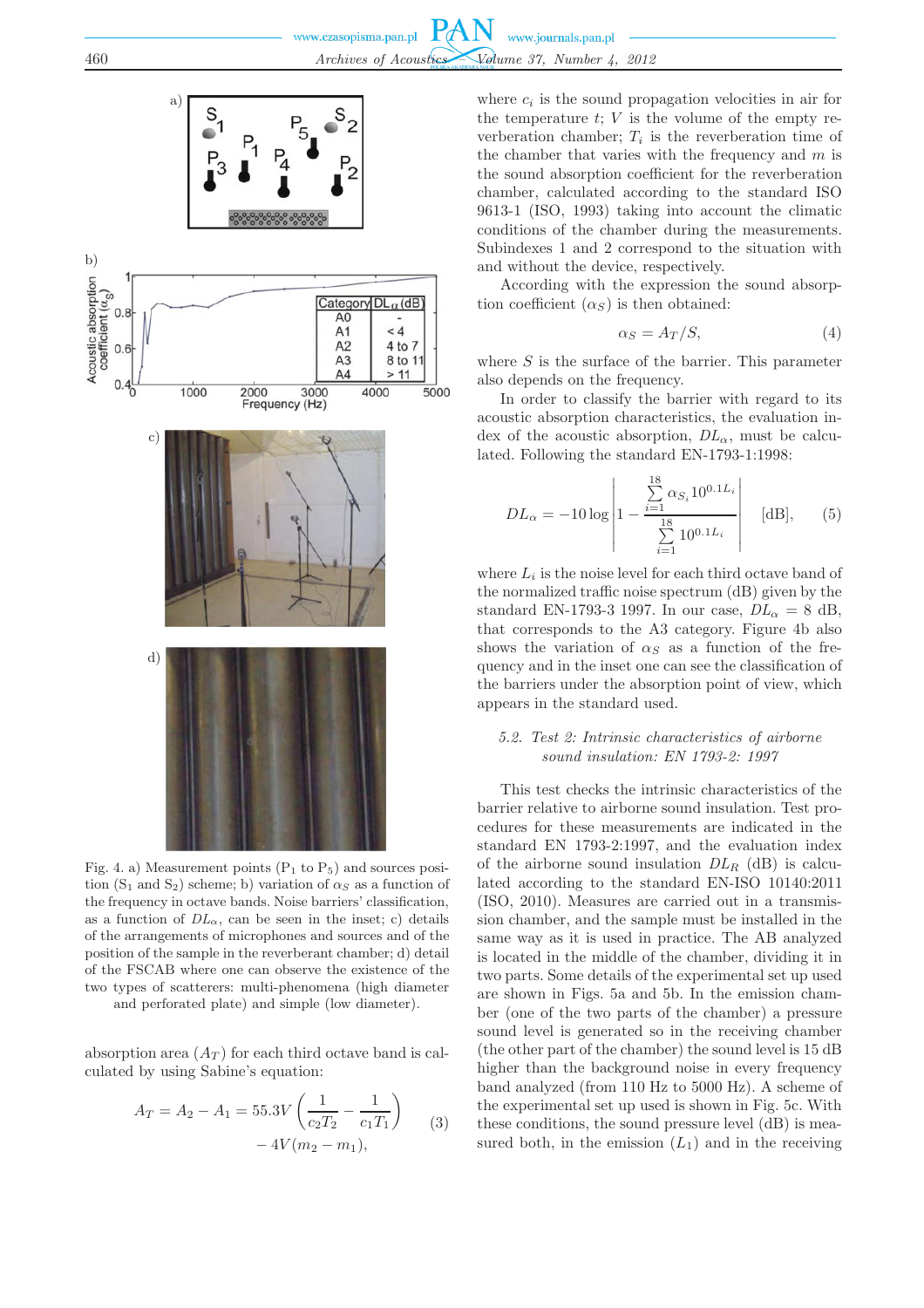

Fig. 5. a) and b) some details of the experimental set up; c) scheme of the experimental set up used in the transmission chamber; d) experimental values of the index R.

chambers  $(L_2)$ , for three positions of the microphones. From these two averaged levels, the difference  $(D)$  can be achieved:

$$
D = L_1 - L_2. \tag{6}
$$

D must be corrected using a factor that depends on the reverberation time  $(T)$ , on the volume of the reception chamber  $(V)$  an on the common surface of separation between the two chambers, i.e. the surface of the sample  $(S)$ . Thus, the acoustic reduction index R is:

$$
R = L_1 - L_2 + 10 \log \left( \frac{ST}{0.163V} \right). \tag{7}
$$

The variation of  $R$  as a function of the frequency in the analyzed case can be seen in Fig. 5d.

Finally,  $DL_R$  is calculated using the following expression:

$$
DL_R = -10 \log \left| \frac{\sum_{i=1}^{18} 10^{0.1L_i} 10^{0.1R_i}}{\sum_{i=1}^{18} 10^{0.1L_i}} \right| \quad [\text{dB}], \quad (8)
$$

where  $L_i$  represents the noise level for each third octave band of the normalized traffic noise spectrum given by the standard EN 1793-3: 1997. The value of this index allows classifying the capability of airborne sound insulation of the checked barrier. In this case,  $DL_R = 22$  dB that correspond to the category B2 specified in the standard EN 1793-2: 1997.

#### 6. Conclusions

In this work, we present new structures called by us Fractal-based Sonic Crystal Acoustic Barrier (FSCAB) that show a good acoustical response due to the constructive overlapping of several physical mechanisms as the increasing of Bragg reflections due to the use of an arrangement based on fractal geometries, and both the resonance and the absorption included in the design of the scatterers. Due to the separation between the scatterers these barriers are transparent to air and water being possible a reduction on their foundations. On the other hand, and under the technological point of view, it is possible to construct barriers on demand by selecting the characteristics of the materials used and the geometry of both the scatterers and the arrangement of these scatterers. In order to compare these structures with the classical ABs, we present the conclusions of the standardization by means of the perceptive tests. These shows that FSCABs can compete acoustically, in view of the standardization results obtained, with classical ABs and their use can be better sometimes. Finally, the constructive possibilities of these barriers allow creating barriers with important aesthetic components. As a conclusion, a high technological design can be introduced in the field of acoustic barriers with this kind of barriers, considering them as a complement to the classical ones for certain cases. That is the case of the structural problems in viaducts that appear when classical ABs are placed, due to the heavy wind load supported by the structure. In this case, the